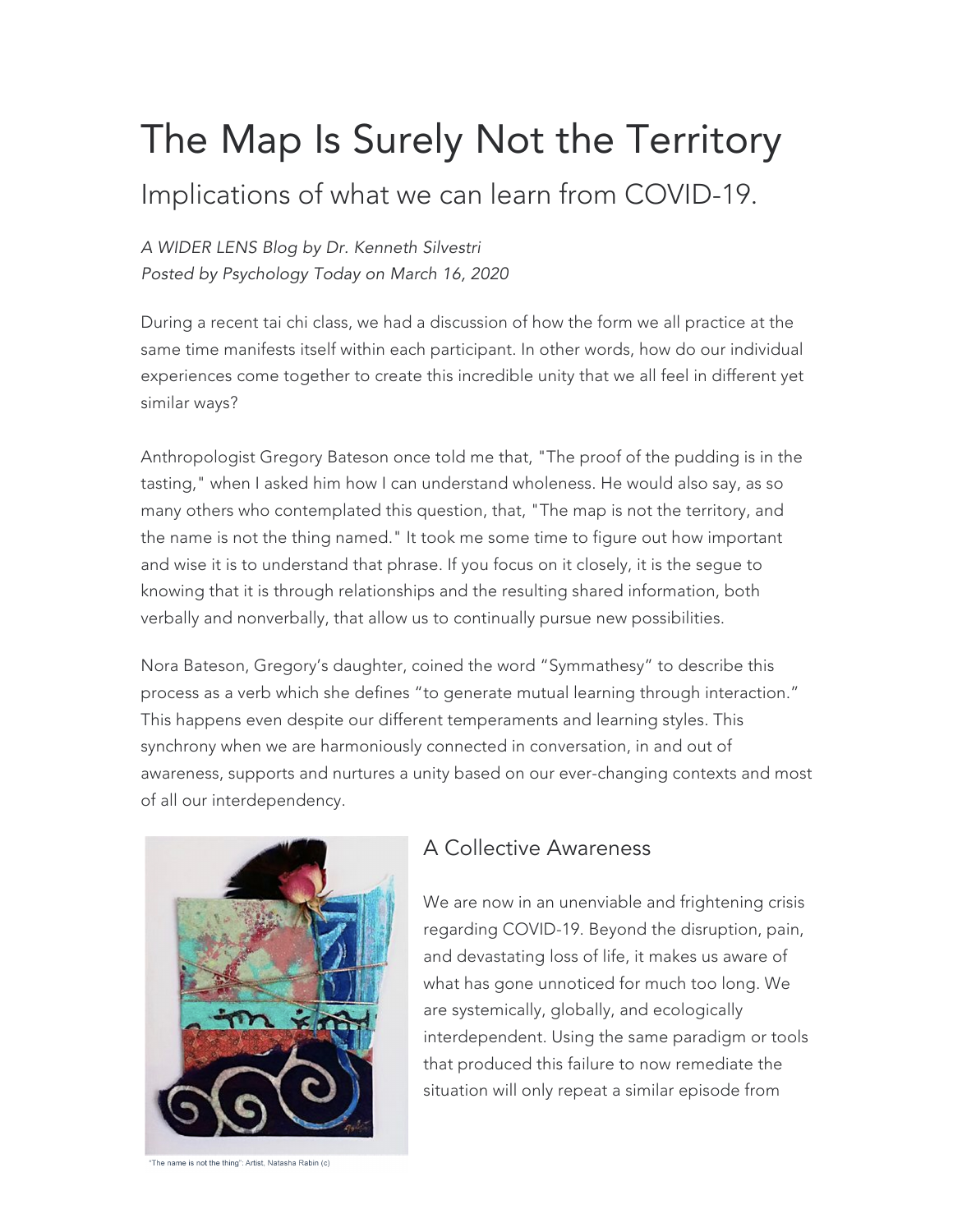failed old habits of narrow cause-and-effect thinking. This is in stark contrast to recognizing instead that we have access to an ecological understanding of how our world works.

Top-down bureaucracy, egotistical defenses, and denied environmental problems will not cure or prevent future chaos. This in no way is meant not to acknowledge and respect the dedicated professionals and all others who are working hard to alleviate this crisis. But it points to a future where we can make use of our knowledge to avoid the systemic injury and pain that is occurring. Gregory also mentioned many times that, "The major problems in the world are the result of the difference between how nature works and the way people think." This pointedly reveals not only what is not happening but what needs to occur. It is the zooming in and out with a lens that sees the present situation simultaneously as part of the wider contextual implications that will maintain our existence.

### Moving Forward

What does this reveal for the present and future? We need to advocate for a collaborative approach to health care and living. This cannot be in isolation, as is obvious today with fragmentation and unequal access and distribution of needed resources. All of us and our institutions that educate, i.e. medical, media, religion, climate, government, and socio-economic entities, are interdependent. We need new ways to ensure that this is understood and of utmost importance. It needs to be allowed to exist and interface without barriers.

A child, for instance, is within the context of family, schools, and community. Mental and emotional issues should be dealt with using a wider all-encompassing lens. Climate and environmental patterns need to include all aspects of nature from the animals that feed within their habitat to the drops of rain that nurture forest growth. All this should be driven by mutual learning and support for novel possibilities, which may not all be predictable but will evolve through ecological processes as it is in nature. When we interact in win-win relationships, there is that sense of liminality, a space or transition where meaningful interactions and even improvisation become the norm.

#### Caring for Each Other